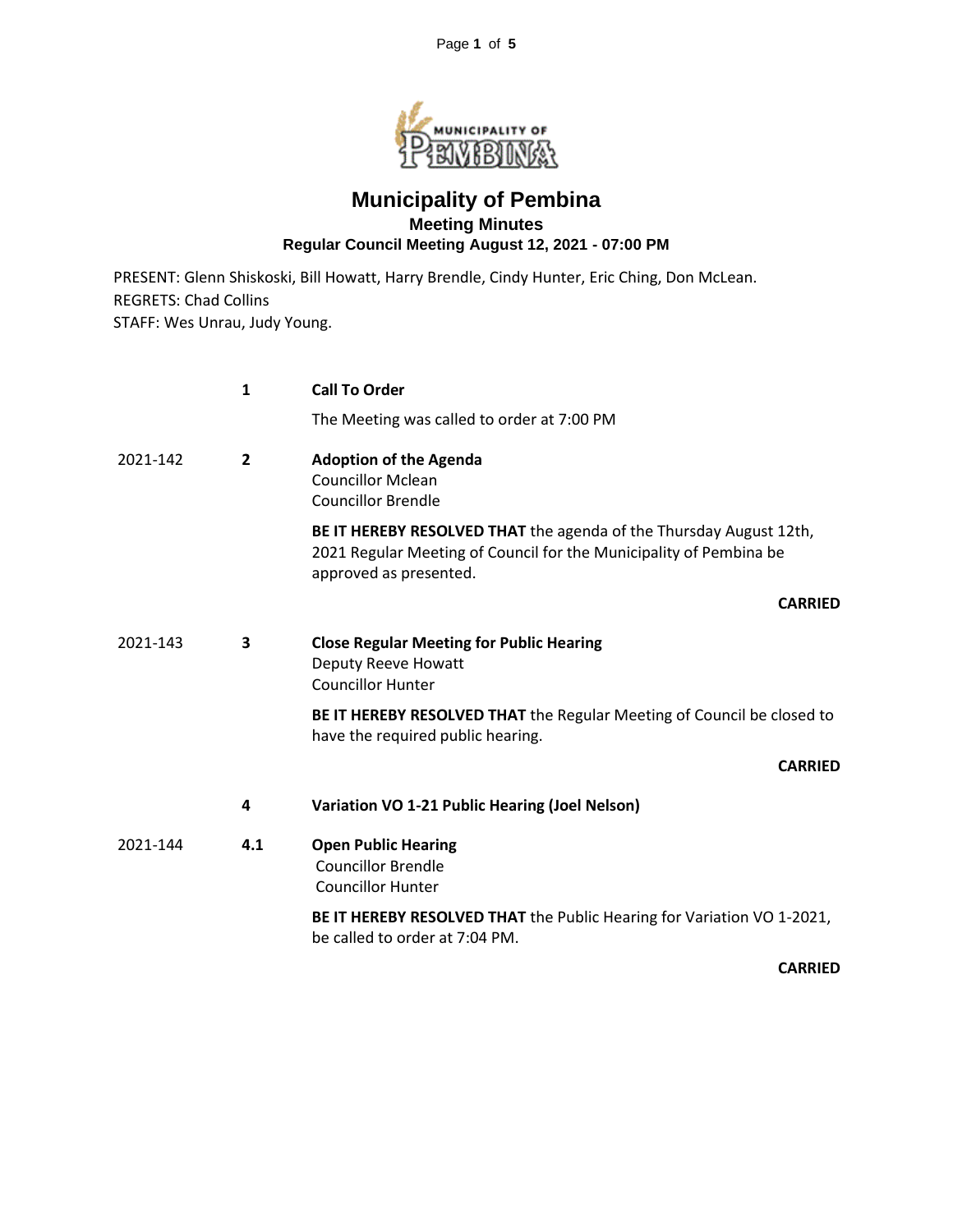| 2021-145 | 4.2 | <b>Close Public Hearing</b><br><b>Councillor Mclean</b><br>Deputy Reeve Howatt                                                                                                                   |  |
|----------|-----|--------------------------------------------------------------------------------------------------------------------------------------------------------------------------------------------------|--|
|          |     | BE IT HEREBY RESOLVED THAT the Public Hearing of Variation Order<br>VO-01-212 be adjourned at 7:07 PM.                                                                                           |  |
|          |     | <b>CARRIED</b>                                                                                                                                                                                   |  |
| 2021-146 | 5   | <b>Open Regular Meeting</b><br>Deputy Reeve Howatt<br><b>Councillor Brendle</b>                                                                                                                  |  |
|          |     | BE IT HEREBY RESOLVED THAT the Regular Meeting of Council now<br>resume.                                                                                                                         |  |
|          |     | <b>CARRIED</b>                                                                                                                                                                                   |  |
| 2021-147 | 6   | <b>Adoption of the Minutes</b><br><b>Councillor Hunter</b><br><b>Councillor Ching</b>                                                                                                            |  |
|          |     | BE IT HEREBY RESOLVED THAT the minutes of the June 24th, 2021 Special<br>Meeting, the July 8th, 2021 Regular Meeting of the Council for the<br>Municipality of Pembina be approved as presented. |  |
|          |     | <b>CARRIED</b>                                                                                                                                                                                   |  |
|          | 7   | <b>Business Arising From Minutes</b>                                                                                                                                                             |  |
|          | 8   | <b>Finance</b>                                                                                                                                                                                   |  |
| 2021-148 | 8.1 | <b>Outstanding Accounts for Payment</b><br><b>Councillor Brendle</b><br><b>Councillor Mclean</b>                                                                                                 |  |
|          |     | BE IT HEREBY RESOLVED THAT Council authorize the payment of<br>outstanding municipal accounts from cheque numbered 20210824 to<br>20210993 in the amount of \$901,454.20.                        |  |
|          |     | <b>CARRIED</b>                                                                                                                                                                                   |  |
| 2021-149 | 8.2 | Financial Statement to July 31st, 2021<br><b>Councillor Hunter</b><br>Deputy Reeve Howatt                                                                                                        |  |
|          |     | BE IT HEREBY RESOLVED THAT Council approves the July 2021 Financial<br>Statement.                                                                                                                |  |

**CARRIED**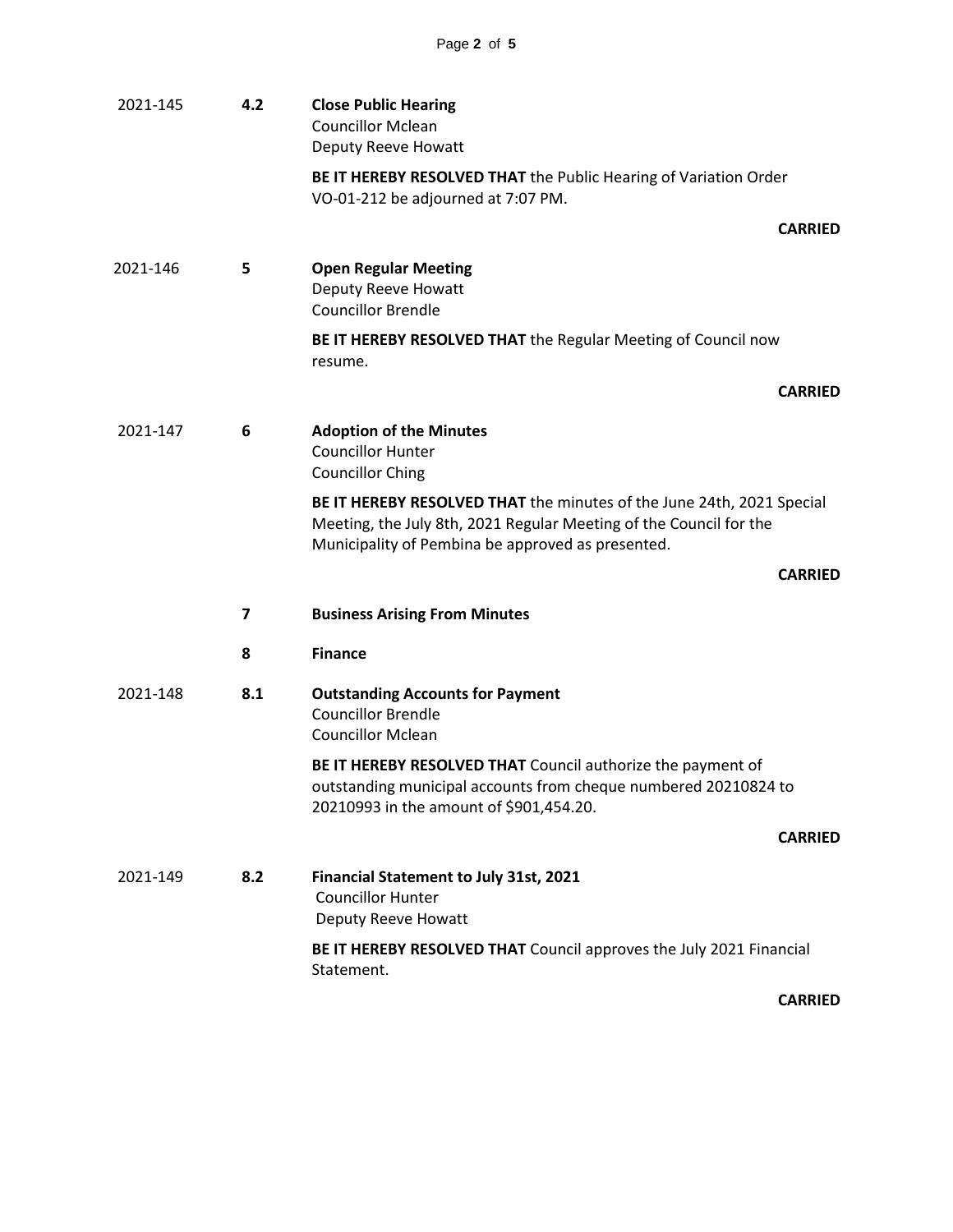|          | 9   | <b>By Laws &amp; Policies</b>                                                                                                                                      |
|----------|-----|--------------------------------------------------------------------------------------------------------------------------------------------------------------------|
| 2021-150 | 9.1 | <b>Kingsley School Heritage Bylaw</b><br><b>Councillor Ching</b><br><b>Councillor Mclean</b>                                                                       |
|          |     | BE IT HEREBY RESOLVED THAT bylaw 8/2021, being a Bylaw to designate<br>the property commonly known as Kingsley School as a historical site, be<br>read a 1st time. |
|          |     | <b>CARF</b>                                                                                                                                                        |
|          | 10  | <b>Delegations</b>                                                                                                                                                 |
|          | 11  | Correspondence                                                                                                                                                     |
|          | 12  | <b>Reports of Committees</b>                                                                                                                                       |

- **12.1 Infrastructure Committee**
- **12.2 Finance & Administration**
- **13 General or Other Business**
- **13.1 LUD of La Riviere Spill Way**
- **13.2 MI Waterline Agreement**
- **13.3 Tree Trimming and Courses**
- **13.4 Board Member Request**
- 2021-151 **13.5 Rural Voices United - Bill 64** Councillor Hunter Deputy Reeve Howatt

**WHEREAS** School Boards are an important part of Canada's political landscape and have helped build a universally accessible, publicly funded education system that is among the best in the world,

**CARRIED**

**AND WHEREAS** School Boards offer communities the opportunity to engage directly with local elected representatives and to participate in setting a vision for education. Where communities can advocate for their local educational values and can hold the representative directly accountable for student achievement and a focus on equitable access to education,

**AND WHEREAS** School Boards reflect the unique values and needs of the local community through essential programming, services, and supports offered to the populations they serve. Where their operations are transparent and through Community involvement and open dialogue they can build the trust that is necessary for good governance,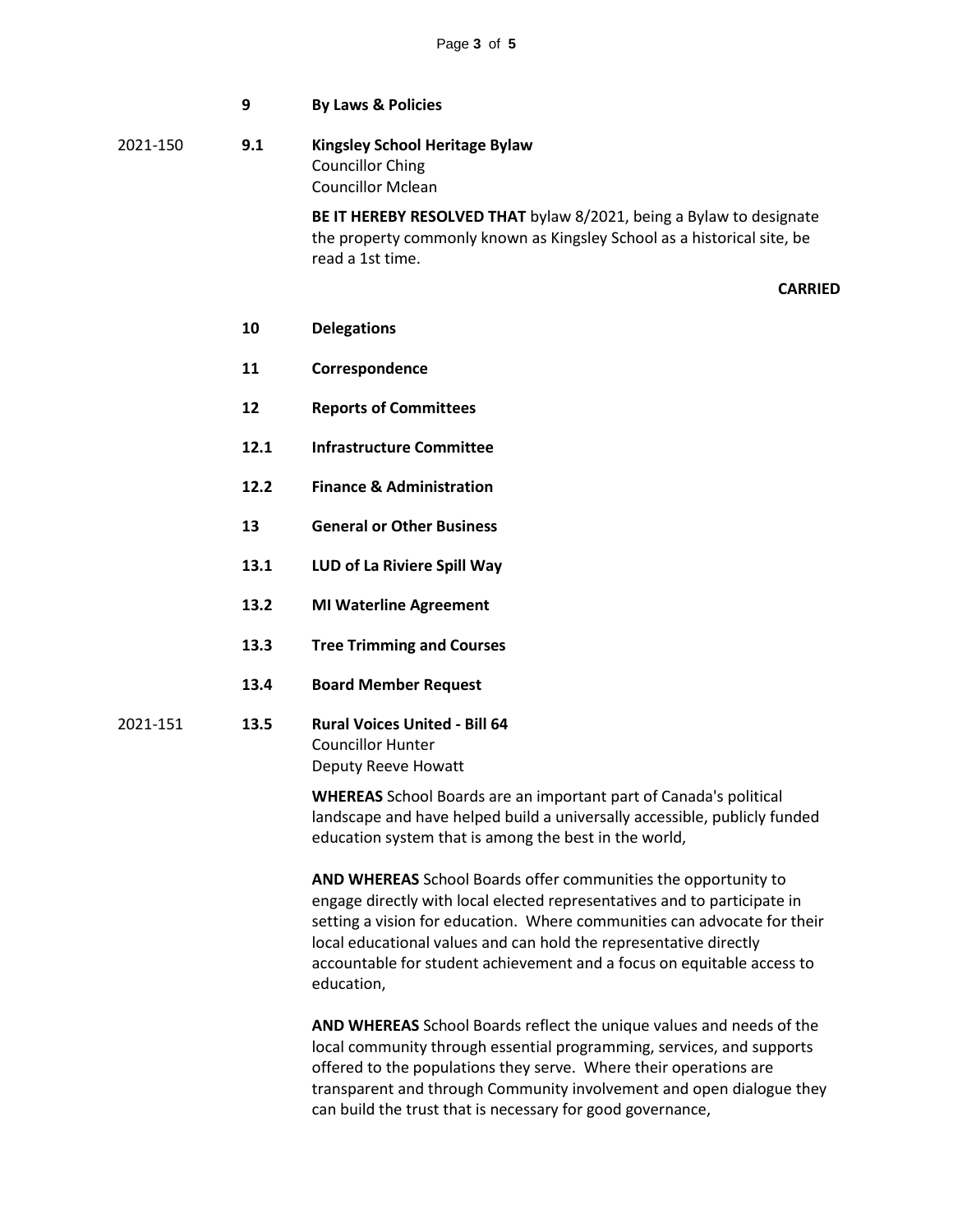## Page **4** of **5**

**AND WHERE AS** the Province of Manitoba's proposed Bill 64 will eliminate School Boards and the critical role they play in local voices making local choices, removing a key aspect of Manitoba's democratic system with no public referendum,

**AND WHEREAS** School Boards ensure that the vast majority of locally raised taxes remain spent in local businesses and with local employees, while the Province of Manitoba's proposed Bill 64 will strip tax dollars out of rural communities to be spent at large businesses by a central purchasing division based in Winnipeg, and on unelected bureaucrats of education setting direction from Winnipeg,

**AND WHEREAS** other recent provincial initiatives aimed at further centralization has resulted in drastic reductions in service to our agricultural community, and extended service disruptions to our health care centers,

**THEREFORE BE IT RESOLVED THAT** the Municipality of Pembina opposes the Province of Manitoba's plans, within Bill 64 - the Education Modernization Act, to remove local democratic accountability from public education,

**AND BE IT FURTHER RESOLVED THAT** the Municipality of Pembina urges the Province of Manitoba to amend Bill 64, so that its legislation will maintain the right of the community to democratically elect its Local School Boards.

Recorded Vote requested by Bill Howatt.

| Yes          | No. | Abstained | Absent |
|--------------|-----|-----------|--------|
| $\checkmark$ |     |           |        |
| $\sqrt{}$    |     |           |        |
|              |     |           |        |
| $\checkmark$ |     |           |        |
| $\checkmark$ |     |           |        |
|              | ✓   |           |        |
|              |     |           |        |
|              |     |           |        |

**CARRIED**

2021-152 **13.6 Tax Sale**

Councillor Hunter Councillor Ching

**BE IT HEREBY RESOLVED THAT** the Municipality of Pembina shall set a reserve bid in the amount of arrears and costs on all properties listed on the notice of public auction sale of land at the Tax Sale advertised as November 17th, 2021.